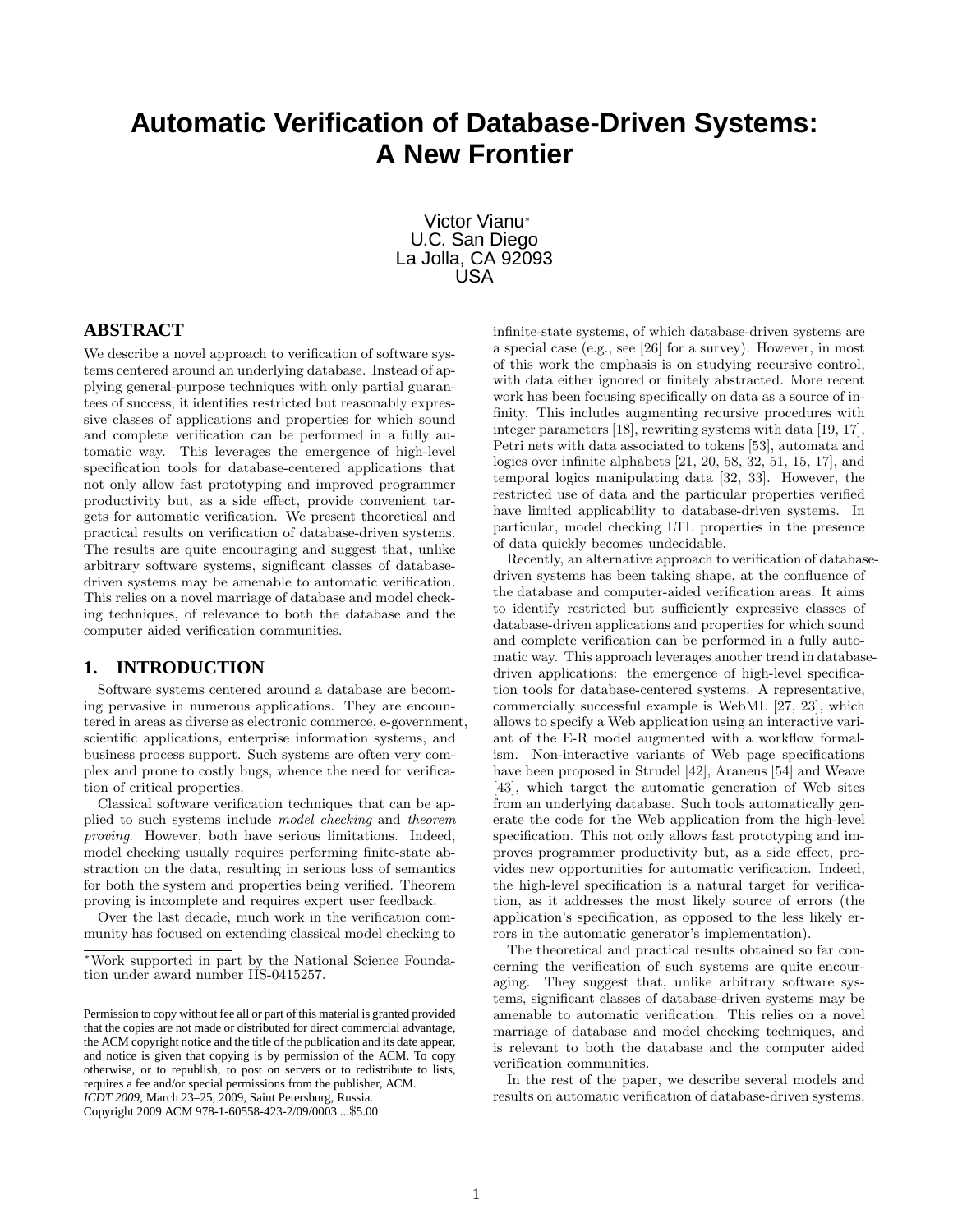We begin with a brief review of the classical automatatheoretic approach to model checking, including transition systems, linear temporal logic (LTL), and model checking based on Büchi automata. We then discuss extensions needed in the framework of database-driven systems, in which finite states are replaced by database instances, and propositions by properties of instances expressed in some appropriate language such as first-order logic (FO). Finally, we specialize this general framework to the more concrete scenario of interactive Web services, and describe several theoretical results, as well as the implementation of a prototype verifier.

## **2. CLASSICAL MODEL CHECKING**

We briefly review here the automata-theoretic approach to LTL model checking (see e.g. [28, 55]).

Classical model checking applies to finite-state transition systems. While finite-state systems may fully capture the semantics of some systems to be verified (for example logical circuits), most software systems are in fact infinite-state systems, of which a finite-state transition system represents a rough abstraction. Properties of the actual system are also abstracted, using a finite set of propositions whose truth values describe each of the finite states of the transition system.

More formally, a finite-state transition system  $T$  is a tuple  $(S, s_0, T, P, \sigma)$  where S is a finite set of *configurations* (sometimes called states),  $s_0 \in S$  the initial configuration, T a transition relation among the configurations such that each configuration has at least one successor, P a finite set of propositional symbols, and  $\sigma$  a mapping associating to each  $s \in S$  a truth assignment  $\sigma(s)$  for P. T may be specified using various formalisms such as a non-deterministic finitestate automaton, or a Kripke structure [55]. A run  $\rho$  of T is an infinite sequence of configurations  $s_0, s_1, \ldots$  such that  $(s_i, s_{i+1}) \in T$  for each  $i \geq 0$ . Intuitively, the information about configurations in  $S$  that is relevant to the property to be verified is provided by the corresponding truth assignments to P. The obvious extension of  $\sigma$  to a run  $\rho$  is denoted by  $\sigma(\rho)$ . Thus,  $\sigma(\rho)$  is an infinite sequence of truth assignments to  $P$  corresponding to the sequence of configurations in ρ.

Properties of runs are specified by extensions of propositional logic with temporal operators. We recall here Linear-Time Logic (LTL). A minimal set of temporal operators for LTL consists of  $X$  (next) and  $U$  (until). Consider a run  $\rho = s_0, s_1, \ldots$  of T and let  $\rho_{\geq j}$  denote the run  $s_j, s_{j+1}, \ldots$ for  $j \geq 0$ . Satisfaction of an LTL formula by a run is defined by structural recursion as follows:

- $\rho \models p$  for  $p \in P$  iff p is true in  $\sigma(s_0)$ ;
- $\rho \models \mathbf{X} \varphi$  iff  $\rho_{\geq 1} \models \varphi$ ; and
- $\rho \models \varphi \mathbf{U} \psi$  iff there exists  $j \geq 0$  such that  $\rho_{\geq j} \models \psi$  and  $\rho_{\geq i} \models \varphi$  for each  $i, 0 \leq i < j$ .

The above temporal operators can simulate other commonly used operators, including  $\bf{F}$  (eventually),  $\bf{G}$  (always), and **B** (before). Indeed,  $\mathbf{F}\varphi \equiv true \mathbf{U} \varphi$  and  $\mathbf{G}\varphi \equiv \neg \mathbf{F} \neg \varphi$ . For **B** (before), we take the definition  $\varphi \mathbf{B} \psi \equiv \neg(\neg \varphi \mathbf{U} \psi)$ (if  $\psi$  holds at some point, then  $\varphi$  must hold in a previous configuration). We use the above operators as shorthand in LTL formulas whenever convenient.

Given a transition system  $T$  as above and an LTL formula  $\varphi$  using propositions in P, the associated model checking



Figure 1: Büchi automaton for  $\varphi = p_1$  U  $p_2$ 

problem is to verify whether every run of T satisfies  $\varphi$ , or equivalently, that no run of T satisfies  $\neg \varphi$ . This can be done efficiently using a key result of [68], showing that from each LTL formula  $\varphi$  over P one can construct an automaton  $B_{\varphi}$  on infinite sequences, called a Büchi automaton, whose alphabet consists of the truth assignments to  $P$ , and which accepts precisely the runs of  $\mathcal T$  that satisfy  $\varphi$ . This reduces the model checking problem to checking the existence of a run  $\rho$  of T such that  $\sigma(\rho)$  is accepted by  $B_{\neg \varphi}$ .

We briefly recall Büchi automata. A Büchi automaton  $A$ is defined in the same way as a nondeterministic finite state automaton, but with a special acceptance condition for infinite input sequences: a sequence is accepted iff there exists a computation of A on the sequence that reaches some accepting state f infinitely often. For the purpose of model checking, the alphabet consists of truth assignments for some given set  $P$  of propositional variables. The results of [68] show that for every LTL formula  $\varphi$  there exists Büchi automaton  $B_{\varphi}$  of size exponential in  $\varphi$  that accepts precisely the infinite sequences of truth assignments that satisfy  $\varphi$ . Furthermore, given a state p of  $B_{\varphi}$  and a truth assignment σ, the set of possible next states of  $B<sub>ϕ</sub>$  under input σ can be computed directly from p and  $\varphi$  in polynomial space [63]. This allows to generate computations of  $B_{\varphi}$  without explicitly constructing  $B_{\varphi}$ .

EXAMPLE 2.1. *Figure 1 shows a Büchi automaton for* p1Up2*. Notice that the accepted infinite input sequences consist of an arbitrary-length prefix of satisfying assignments for* p1*, followed by a satisfying assignment for* p<sup>2</sup> *and continued with an arbitrary infinite suffix.*

Suppose we are given a transition system  $T$  and an LTL formula  $\varphi$  over the set P of propositions of T. The following outlines a non-deterministic pspace algorithm for checking whether there exists a run of T satisfying  $\neg \varphi$ : starting from the initial configuration  $s_0$  of T and  $q_0$  of  $B_{\neg\varphi}$ , nondeterministically extend the current run of  $\mathcal T$  with a new configuration s, and transition to a next state of  $B_{\neg \varphi}$  under input  $\sigma(s)$ , until an accepting state f of  $B_{\neg \varphi}$  is reached. At this point, make a non-deterministic choice: (i) remember  $f$  and the current configuration  $s$  of  $S$ , or (ii) continue. If a previously remembered final state f of  $B_{\neg \varphi}$  and configuration s of T coincide with the current state in  $B_{-\infty}$ and configuration in  $\mathcal{T}$ , then stop and answer "yes". This shows that model checking is in non-deterministic pspace, and therefore in pspace. A deterministic model checking algorithm in  $O(|\mathcal{T}|2^{|\varphi|})$  is exhibited in [29].

# **3. FROM FINITE-STATE TO DATABASE - DRIVEN TRANSITION SYSTEMS**

Adapting classical model checking to database-driven systems requires significant extensions. We informally discuss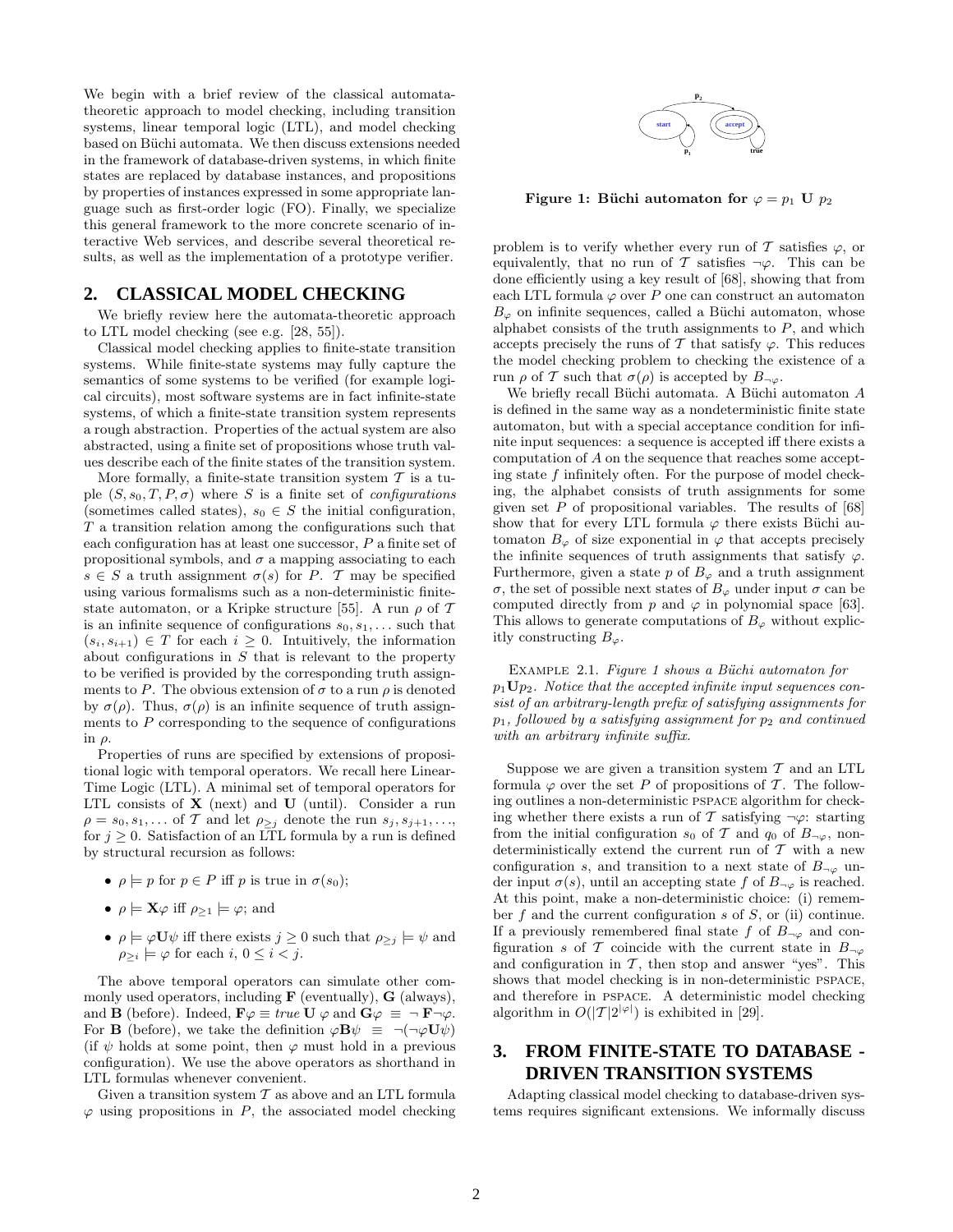the needed extensions in general terms, then show how they specialize to some specific scenarios.

The most critical extension is that transition systems are no longer finite state. Instead, in a database-driven transition system, it is natural to model configurations as database instances. The particular data model may vary according to the application (it may be relational, XML, etc). At a minimum, the transition relation among configurations must be recursively enumerable (but can be expected to be much more restricted in realistic situations). Thus, a run of a transition system is now an infinite sequence of database instances reflecting the evolution of the system. In case of an interactive system, this includes the input received and output produced at each step.

To describe properties of such runs, a finite set of propositions is generally no longer adequate. Instead, the propositions used in LTL are replaced by formulas in some richer logic, tailored to the data model and evaluated on each configuration. For example, if the data model is relational, the logic might be FO. If it is XML, a natural logic might be based on tree patterns. Each such logic results in a different flavor of LTL with the same semantics for the temporal operators. More specifically, suppose  $\mathcal L$  is some logic, that we leave unspecified. The LTL extension corresponding to  $\mathcal{L}$ , denoted LTL $(\mathcal{L})$ , is obtained as follows. An LTL $(\mathcal{L})$  formula is obtained by taking an LTL formula  $\varphi$  using a set P of propositions, and replacing each proposition  $p \in P$  by a formula  $\pi(p)$  of  $\mathcal{L}$ , resulting in  $\pi(\varphi) \in \mathrm{LTL}(\mathcal{L})$  (see Sections 3.2 and 3.3 for examples). We refer to  $\varphi$  as a *propositional form* of  $\pi(\varphi)$ . If each  $\pi(p)$  is a sentence that can be evaluated to true or false in each configuration, the semantics of  $\pi(\varphi)$  is the obvious: a run of the transition system satisfies  $\pi(\varphi)$  iff the sequence of truth assignments for P induced by evaluating each  $\pi(p)$  on each configuration satisfies  $\varphi$ . As before,  $\varphi$  can be evaluated using the Büchi automaton  $B_{\varphi}$ , whose alphabet consists of the truth assignments of P.

One technical twist involves the use of variables in formulas of the logic. It is extremely useful to be able to refer to the same data value in different configurations. For example, when checking that every delivered product has been previously paid, one has to make sure the payment and delivery events refer to the same product, even if they occur at different times. To this end, assuming that the logic  $\mathcal L$ uses variables to refer to data values, it is useful for the formulas used in  $LTL(\mathcal{L})$  to allow some of the variables to be quantified globally with respect to the entire run, rather than locally with respect to each configuration. As natural in most cases, the quantification can be assumed by default to be universal, ranging over the underlying domain.

We note that transition systems (or Kripke structures) whose configurations are relational structures, as well as first-order logic extended with modal operators, have previously been studied in the context of first-order modal logics [48, 44] (see also [41]). The emphasis in this work is mostly on sound and complete axiomatizations of first-order modal logics under various syntactic and semantic assumptions.

## **3.1 The Web Service Paradigm**

While database-driven systems occur in many kinds of applications, they are especially prominent in the context of Web services. We will illustrate the abstract scenario of database-driven transition systems with two concrete examples of database-driven Web services: one using a relational model [36, 37], and the other XML-based [5]. Another scenario, database-driven business processes, is considered in [34]. Other work on database-driven Web services includes [8, 9], where the emphasis is on automatic synthesis of compositions rather than verification. Before describing database-driven Web services, we briefly provide some general pointers to other models for Web services.

The goal of the Web services paradigm is to enable the use of Web-hosted services with a high degree of flexibility and reliability. Web services can function in a stand-alone manner, or, more interestingly, they can be "glued" together into multi-peer *compositions* that implement complex applications. To describe and reason about Web services, various standards and models have been proposed, focusing on different levels of abstraction and targeting different aspects of the Web service (e.g., see [50] for a tutorial). At one extreme, the Web service is viewed as a black box, with its specification limited to a description of the sequences of input/output messages supported by the interface. At the other extreme, the internal logic of the Web service is available, and specified, for example, using a high-level, workflow-based formalism.

The message-based perspective of Web services is captured by the WSDL standard and has been formalized primarily using finite-state automata. Interacting Web services are modeled by distributed automata with various forms of message passing [25, 49, 10]. This uses classical techniques developed in the context of process algebras [56] and in the automata theory and verification communities [1, 59, 52, 28].

Higher-level behavioral descriptions of Web services are centered around the notions of event and activity, subject to some form of control. This has been captured in the workflows community by flowcharts, Petri nets [66, 67, 7], and state charts [47, 46, 57]. The semantic Web community has favored situation calculus [61], permitting the use of logic-based reasoning about the effects of Web services and therefore allowing the use of goal-based planning algorithms for automated constructions of compositions.

Other work approaches compositions using logic programming and description logics [13, 14, 12, 11]. Finally, another category of related models are high-level workflow models geared towards Web applications (e.g. [22, 30, 71]), and ultimately to general workflows (see [70, 45, 46, 31, 16, 69]).

# **3.2 Relational-Based Web Services**

Proceeding to database-driven Web services, we next consider the common scenario of a service that takes input from external users and responds by producing output. The Web service can access an underlying relational database, as well as state information updated as the interaction progresses.

As a concrete verification scenario, consider Web sites specified by a high-level tool in the spirit of WebML. The contents of a Web page is determined dynamically by querying the underlying database as well as the state. The output of the Web site, transitions from one Web page to another, and state updates, are determined by the current input, state, and database, and defined by first-order queries.

Example 3.1. *We illustrate a WebML-style specification of an e-commerce Web site selling computers online. New customers can register a name and password, while returning customers can login, search for computers fulfilling certain criteria, add the results to a shopping cart, and finally*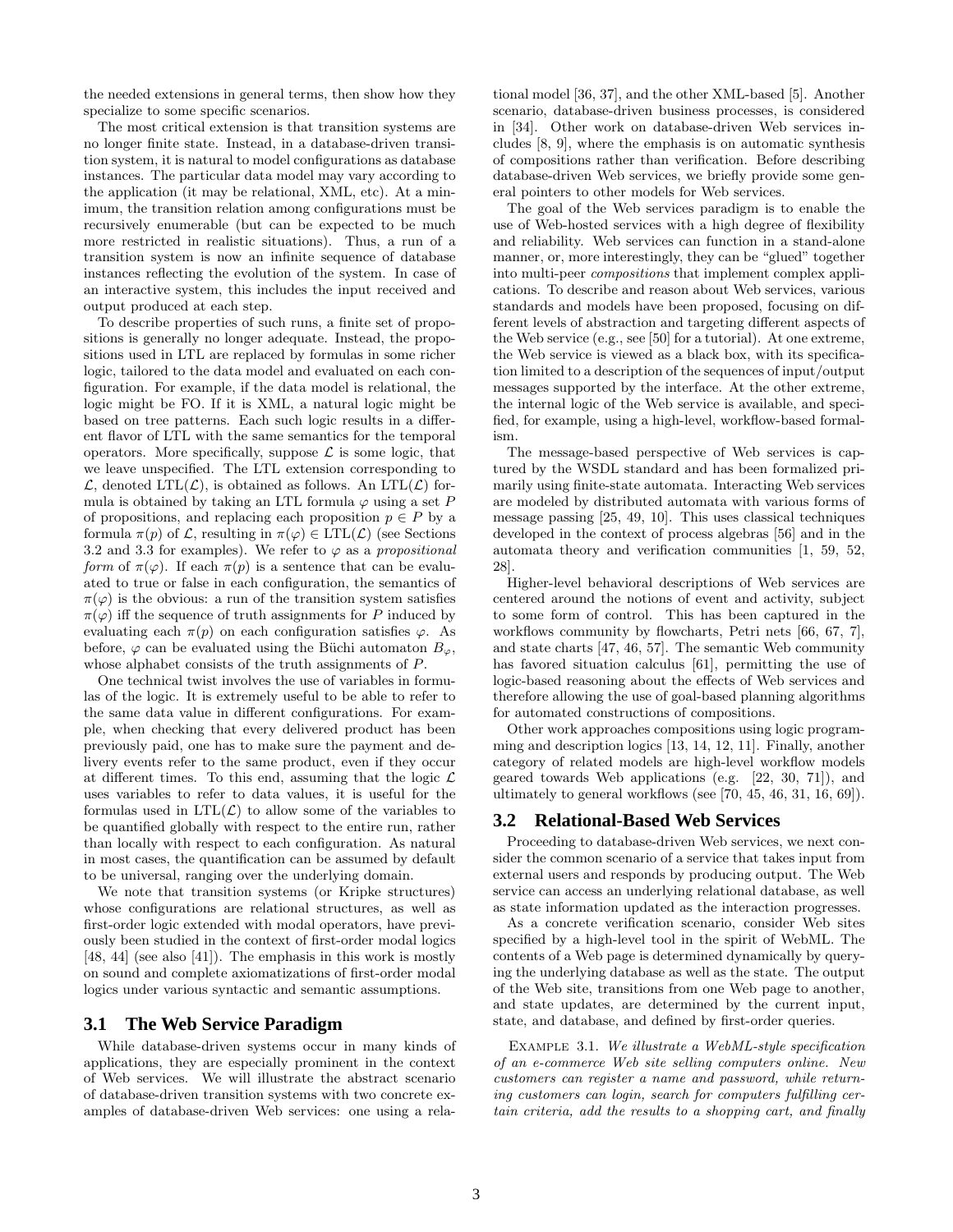*buy the items in the shopping cart. A demo Web site implementing this example, together with its full specification, is provided at http://db.ucsd.edu/WAVE. Figure 2 depicts the Web pages of the demo in WebML style.*

*A run of the above Web site starts as follows. Customers begin at the home page by providing their login name and password, and choosing one of the provided buttons (login, register, or cancel). Suppose the choice is to login. The reaction of the Web site is determined by a query checking if the name and password provided are found in the database of registered users. If the answer is positive, the login is successful and the customer proceeds to the Customer page or the Administration page depending on his status. Otherwise, there is a transition to the Error page. This continues as described by the flowchart in the figure.*

A WebML-style specification  $S$  such as above generates an infinite-state transition system  $\mathcal{T}_{\mathcal{S}}$  whose configurations are relational database instances. The schema of the configurations has several components: the database of the Web application, the state relations, the input tuples, and the output relations. Given a configuration of  $\mathcal{T}_{\mathcal{S}}$ , the specification  $S$  defines a set of possible next configurations, depending on the user's input. In particular, the transition relation of  $\mathcal{T}_{\mathcal{S}}$  is decidable in PTIME, and the size of each possible next configuration is polynomial in the current one.

We now turn to the specification of temporal properties. Since the underlying model here is relational, an appropriate logic for describing configurations is FO. Thus, the logic  $\mathcal L$ is FO over the schema of configurations. For example, suppose *price* is a binary database relation providing the price of each product, *ship* is a unary action relation providing shipped products, and *pay* is a binary input relation providing a payment for a product. To say that every product that is shipped must have been previously paid for, we use the LTL formula  $\mathbf{G}$  ( $p \mathbf{B} q$ ), where q is interpreted as the formula ship(x) and p as  $\exists z (pay(x, z) \land price(x, z))$  (the FO formulas replacing propositions to yield an  $LTL(FO)$  formula are called FO *components* of the formula). Note that variable x is free in the above formulas, so is quantified universally at the end. This yields the  $LTL(FO)$  formula

$$
\forall x \ (\mathbf{G} \ (\exists z (pay(x,z) \land price(x,z)) \ \mathbf{B} \ \textit{ship}(x)))
$$

We note that variants of  $LTL(FO)$  have been introduced in [40, 3, 64]. The use of globally quantified variables is also similar in spirit to the *freeze quantifier* defined in the context of LTL extensions with data by Demri and Lazić [32, 33].

### **3.3 XML-Based Web Services**

As a second example, we briefly mention an XML-based model of database-driven Web services, developed at IN-RIA [2]. Active XML (AXML) integrates the XML and Web service paradigms by allowing Web service calls to be embedded explicitly within XML documents. The Web service calls return as answers other Active XML documents, that are integrated into the caller document. The calls may be made to other services participating in a composition, or may model input from external users. Figure 3 depicts an AXML document that might arise in a mail order processing service. Its internal nodes are labeled by tags, and its leafs by tags, data values, or embedded function calls (a call to a function  $f$  is denoted by  $!f$ ). In the example, new orders are generated by calls to the function *Mailorder*. Each mail order is a tree with root MailOrder that contains in turn calls

to services *Bill*, *Deliver*, and *Reject*, triggered at appropriate times in the processing of the order. The desired sequencing is ensured by guards associated with the function calls.

A mail order evolves as follows:

1. a call to *Bill* outputs an invoice for the ordered product and returns as answer a payment, modeled as a document of the form

$$
\begin{matrix}\n & \text{Pad} \\
\text{Pname} & \text{Amount} \\
& \text{O} & \text{O}\n\end{matrix}
$$

where the circles stand for data values.

2. if the payment is in the correct amount, the product is delivered (modeled as a call to *Deliver*, returning a node labeled *Delivered*); otherwise the payment is rejected.

Suppose that we wish to verify the following property:

#### *Every product for which a correct amount has been paid is eventually delivered.*

To formulate the property, we use tree patterns with variables binding to data values (without going into details, let us denote such a language of tree patterns by *Tree*). The above property can be expressed in the language LTL(*Tree*) as follows. We start out with the LTL formula  $\mathbf{G}(p \rightarrow \mathbf{F}q)$ . The proposition  $p$  is replaced by the tree pattern



checking that the payment received for product X of order Y is in the right amount Z. The proposition  $q$  is replaced by the tree pattern



checking that product  $X$  of the same order  $Y$  is eventually delivered. Note that we wish  $X$  and  $Y$  to be the same in the tree patterns for  $p$  and  $q$ , so these are globally quantified; in contrast, Z is locally quantified. The resulting LTL(*Tree*) formula is the one in Figure 4.

The verification of LTL(*Tree*) properties of Active XML systems is studied in [5].

# **3.4 Model Checking Database-Driven Systems**

Suppose we are given the specification  $S$  of a databasedriven system such as above. Its semantics is a transition system  $\mathcal{T}_{\mathcal{S}}$  whose configurations are database instances. Let  $\mathcal L$  be a logic for describing these configurations, and consider a property  $\varphi \in \text{LTL}(\mathcal{L})$ . The model checking problem for S and  $\varphi$  is to verify whether  $\mathcal{T}_{\mathcal{S}} \models \varphi$ . Not surprisingly, this is undecidable for most familiar logics  $\mathcal{L}$ , such as FO. The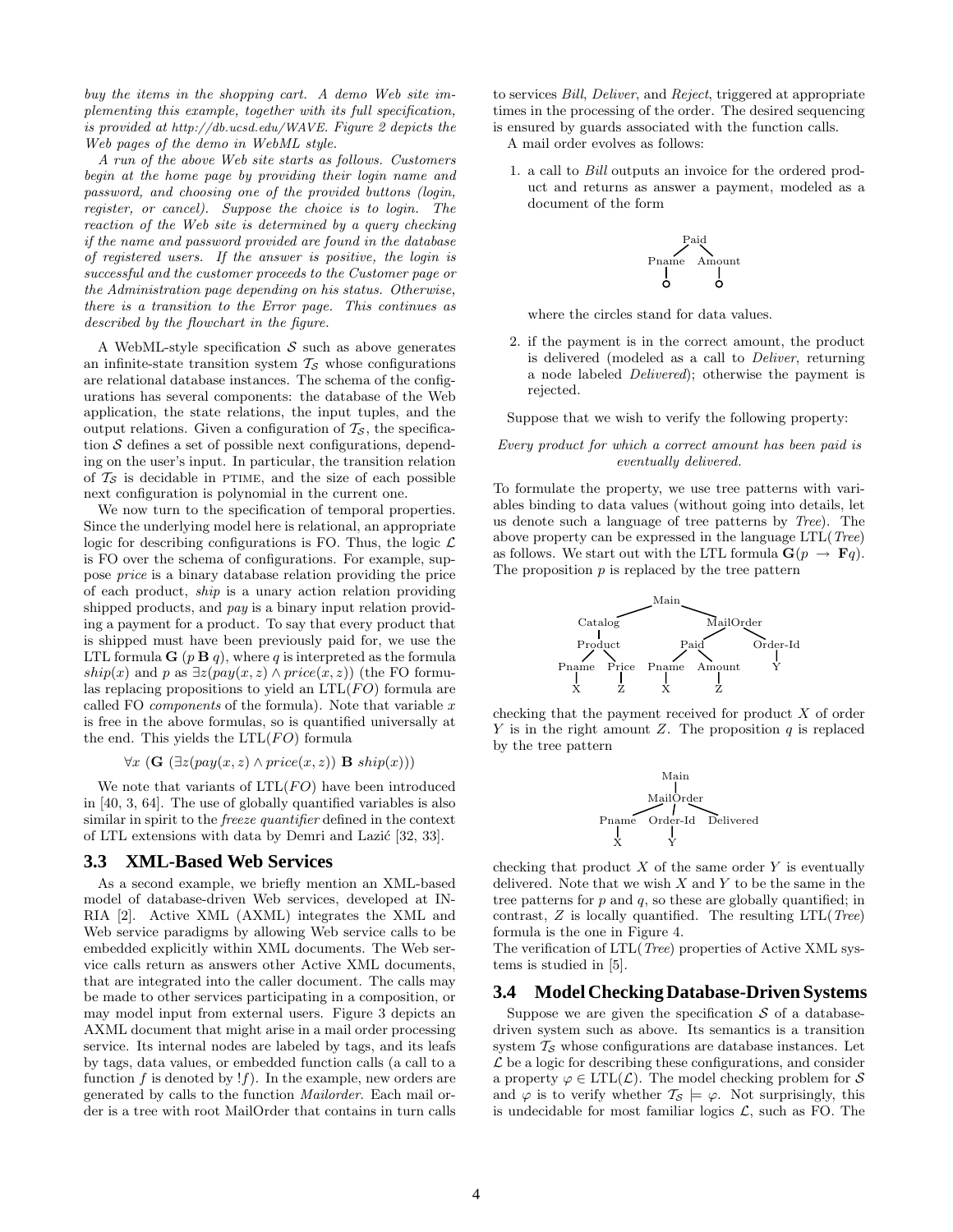

Figure 2: Web pages in the computer shopping site.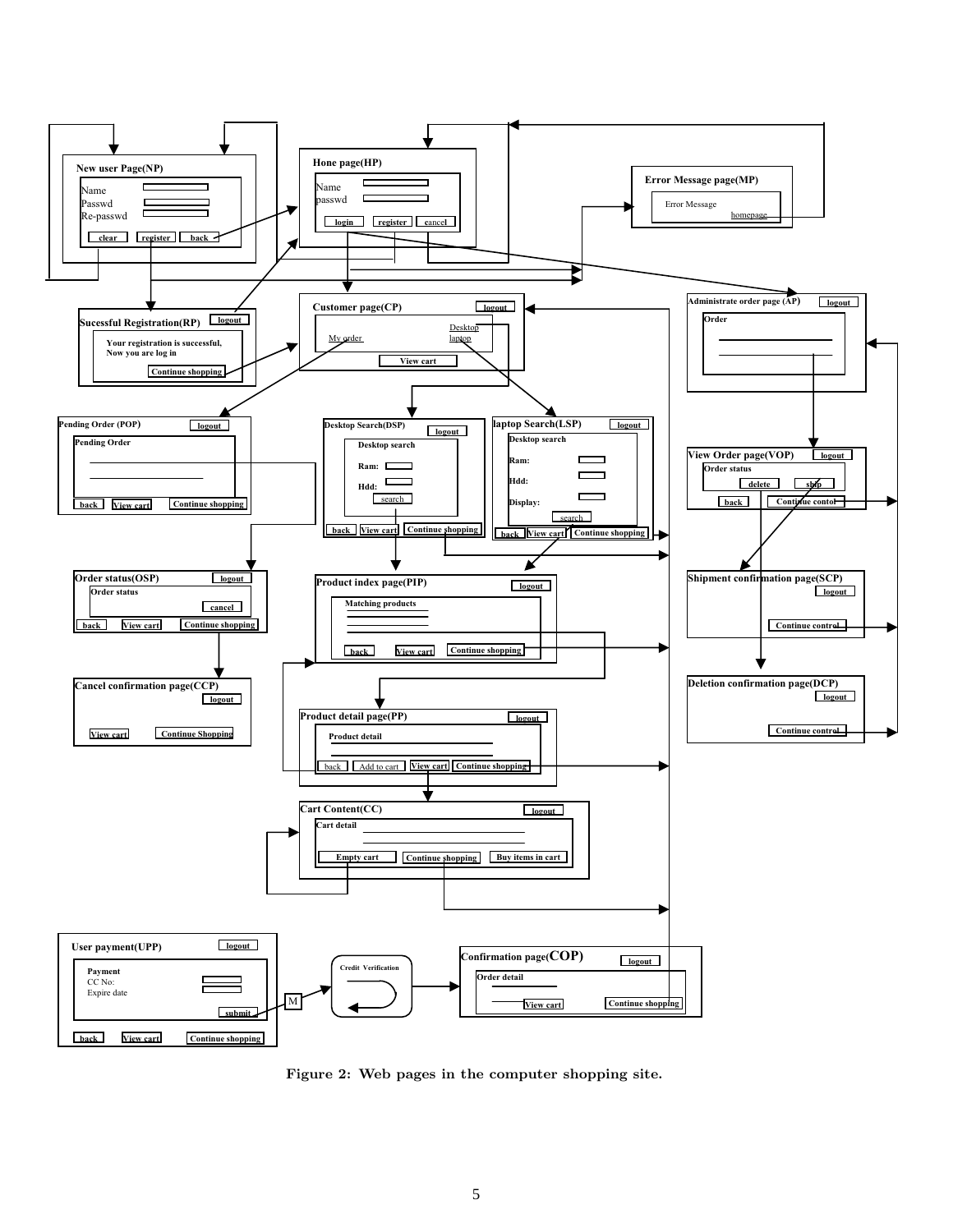

#### Figure 3: An AXML document



Figure 4: An LTL(Tree) formula

challenge then is to come up with restrictions on the systems and properties that yield decidability, while remaining sufficiently expressive to be useful in practice.

Model checking S with respect to  $\varphi$  can be viewed as a search for a counterexample run of  $\mathcal{T}_{\mathcal{S}}$ , i.e. a run violating  $\varphi$ . The immediate difficulty, compared to the classical approach, stems from the fact that  $T<sub>S</sub>$  is an infinite-state system. Consequently, the terminating procedure outlined for the finite-state case fails for two reasons. First, there are infinitely many possible initial configurations for the runs. Second, runs need not have repeating configurations, so violation of  $\varphi$  does not guarantee the existence of a periodic counterexample run, with a finite representation. To obtain decidability in this context, several approaches are possible. A first one is a variant of the "small model property" technique used in logic to prove decidability of satisfiability for some class of sentences. The idea is the following. Suppose one can show, for a given class of specifications and properties, that the existence of a run of a system  $S$  violating property  $\varphi$  can be checked by considering only finite prefixes of runs, whose size (length and configuration size) is smaller than a bound computable from  $S$  and  $\varphi$ . The ability to consider only finite prefixes may be a consequence of a periodicity-style property or of a restriction ensuring that the system terminates after a bounded number of transitions (extended artificially to an infinite run).

The small run property immediately yields an effective model checking procedure that consists of explicitly exploring the finite space of "small" runs. For example, this is done in [5] to show decidability of model checking for a class of AXML systems and LTL(*Tree*) properties. However, explicitly materializing runs can result in high complexity for model checking (co-2nexptime-complete in the case of AXML [5]). A more efficient alternative consists of using symbolic representations of runs. This can be effective if the size of the symbolic representation is smaller than that of the actual runs it represents. This approach is used in [36, 37, 39] to obtain a pspace model checking procedure for a class of relational-based systems, and is described in the next section.

# **4. A FORMAL MODEL OF DATABASE-DRIVEN REACTIVE SYSTEMS**

We present next a formal model called *Extended Abstract State Machine Transducer*, in brief ASM<sup>+</sup> , that captures in a simple way the essential features of relational databasedriven reactive systems. The model is an extension of the Abstract State Machine (ASM) transducer previously studied by Spielmann [64]. Similarly to the earlier relational transducers of Abiteboul et. al. [6], ASM<sup>+</sup> transducers model database-driven reactive systems that respond to input events by producing some output, and maintain state information in designated relations. The control of the device is specified using first-order queries. The main motivation for  $\text{ASM}^+$  transducers is that they are sufficiently powerful to simulate complex Web service specifications in the style of WebML. Thus, they are a convenient vehicle for developing the theoretical foundation for the verification of such systems. As we shall see, they also provide the basis for the implementation of a verifier.

#### **4.1 ASM**<sup>+</sup> **Transducers**

We now formalize the  $ASM^+$  model. We assume a fixed and infinite set of elements  $dom_{\infty}$ , equipped with a total, dense<sup>1</sup> order ≤. A *relational schema* is a finite set of relation symbols with associated arities. Relation symbols with arity zero are also called propositions. An *instance* of a relational schema consists of a mapping associating to each relation symbol of positive arity a *finite* relation of the same arity over  $dom_{\infty}$ , and to each propositional symbol a truth value. The *active domain*  $adom(I)$  of an instance I is the finite subset of elements of  $\text{dom}_{\infty}$  occurring in I, possibly augmented with a specified finite set of constants dependent on the context.

We assume familiarity with first-order logic (FO) over relational schemas. In addition to relations of the schema, FO formulas may use the interpreted relations  $=$  and  $\leq$ over  $\text{dom}_{\infty}$ , as well as a finite set of *constants*, consisting of elements of  $dom_{\infty}$ . As customary in relational calculus,

<sup>&</sup>lt;sup>1</sup>The density assumption is used in the decidability results. It remains open whether they still hold for discrete orders.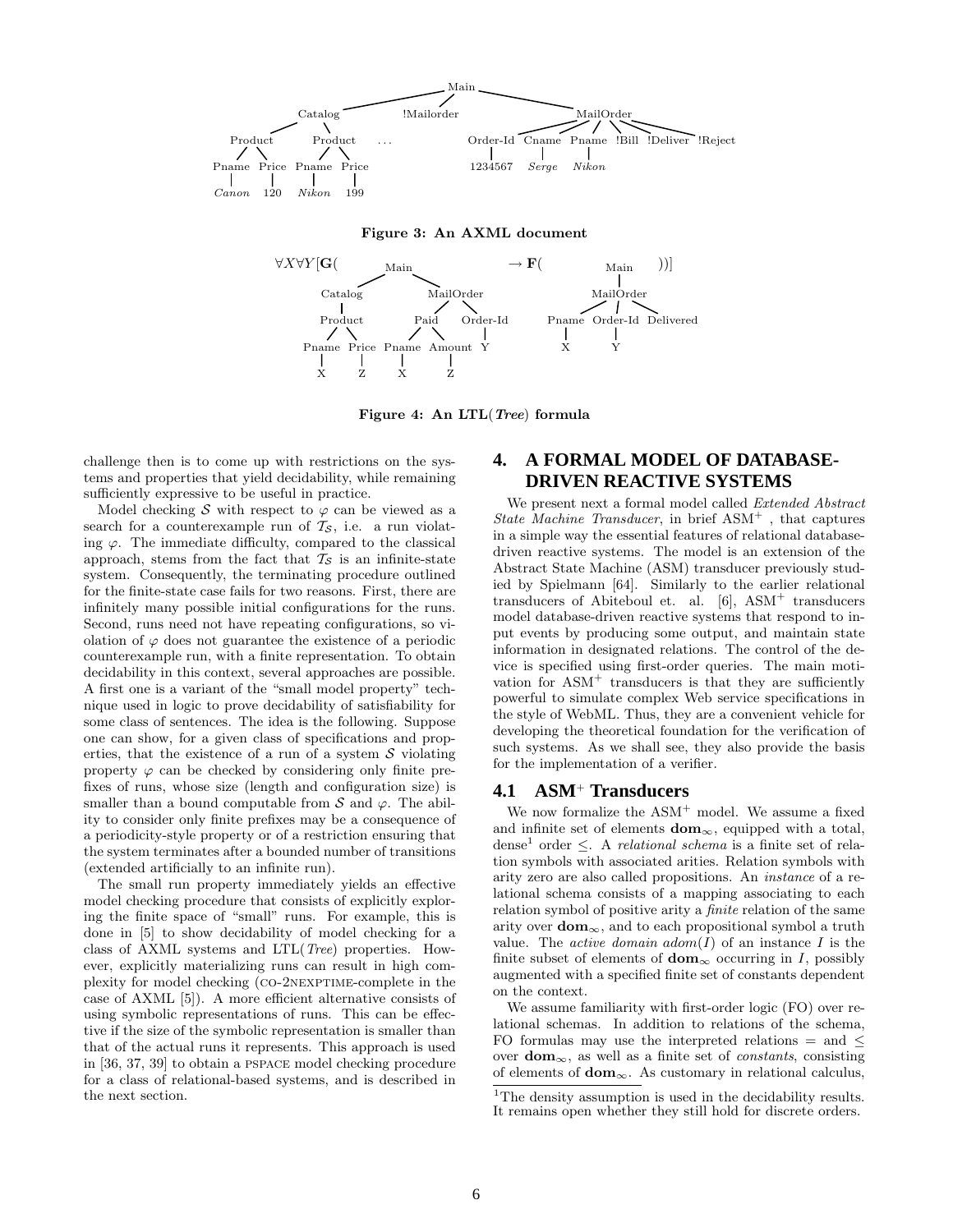constants are always interpreted as themselves (this differs from constants in classical logic). Unless otherwise specified, FO formulas are evaluated with respect to the infinite domain  $dom_{\infty}$ . However, in order to keep results finite, we will choose to evaluate some FO formulas on an instance with respect to its active domain (this is referred to as *active domain semantics*, e.g. see [4]).

Definition 4.1. *An* ASM<sup>+</sup> *transducer* A *is a tuple*

$$
\langle \mathbf{D}, \mathbf{S}, \mathbf{I}, \mathbf{O}, \mathcal{R} \rangle,
$$

*where:*

- D, S, I, O *are relational schemas called database, state, input, and output schemas. We denote by*  $Prev<sub>I</sub>$ *the relational vocabulary* { $prev_I$  |  $I \in \mathbf{I}$ }*, where previ has the same arity as* I *(intuitively, prev<sub>I</sub> refers to the input* I *at the previous step in the run).*
- R *is a set containing the following:*
	- $-$  *For each input relation*  $R \in I$  *of arity*  $k > 0$ , a pre-condition  $\varphi_R(\bar{x})$  *where*  $\varphi_R(\bar{x})$  *is an FO formula over schema*  $$  $variables \bar{x}$ .
	- *For each state relation* S ∈ S*, the following* state rules*:*
		- \* *an insertion rule*  $S(\bar{x}) \leftarrow \varphi_S^+(\bar{x})$ *,*

\* a deletion rule 
$$
\neg S(\bar{x}) \leftarrow \varphi_S^-(\bar{x}),
$$

*where the arity of*  $S$  *is*  $k$ *,*  $\bar{x}$  *is a*  $k$ *-tuple of distinct*  $variables, and \varphi_S^{+/-}(\bar{x})$  *are FO formulas over schema*  $\mathbf{D} \cup \mathbf{S} \cup \mathbf{Prev}_{\mathbf{I}} \cup \mathbf{I}$ *, with free variables*  $\bar{x}$ *.* 

 $-$  *For each output relation*  $O \in \mathbf{O}$ *, an* output rule*,*  $O(\bar{x}) \leftarrow \varphi_O(\bar{x})$ *, where the arity of* O *is* k,  $\bar{x}$  *is a*  $k$ -tuple of distinct variables, and  $\varphi_O(\bar{x})$  *is an FO formula over schema*  $\mathbf{D} \cup \mathbf{S} \cup \mathbf{PrevI} \cup \mathbf{I}$ *, with free*  $variables \bar{x}$ .

Intuitively, the state relations designate the portion of the database that can be modified throughout the run of the transducer. Distinguishing these from the database relations that stay unchanged in a run is useful in formulating the restrictions needed for decidability. The previous inputs are introduced for the same reason. They are redundant in the general model, since they could be simulated using states. However, they become useful, once again, when formulating restrictions for decidability.

We next define the notion of "run" of an  $ASM<sup>+</sup>$  transducer. Essentially, a run specifies the fixed database and a sequence of consecutive configurations, consisting of the current states, inputs, previous inputs, and outputs . Thus, a run over database instance  $D$  is an infinite sequence

$$
\{\langle S_i, I_i, P_i, O_i \rangle\}_{i \geq 0},
$$

where  $S_i$  is an instance of **S**,  $I_i$  is an instance of **I**,  $P_i$  is an instance of  $Prev<sub>I</sub>$ , and  $O<sub>i</sub>$  is an instance of O. We call  $\langle S_i, I_i, P_i, O_i \rangle$  a *configuration* of the run. We next define runs formally.

DEFINITION 4.2. Let  $\mathcal{A} = \langle \mathbf{D}, \mathbf{S}, \mathbf{I}, \mathbf{O}, \mathcal{R} \rangle$  *be an* ASM<sup>+</sup> *transducer and* D *a database instance over schema* D*. A* run *of* A *for database* D *is an infinite sequence of configurations*  $\{\langle S_i, I_i, P_i, O_i \rangle\}_{i>0}$  *where for each*  $i \geq 0$ *:* 

- $S_i, I_i, P_i, O_i$  are instances of **S**, **I**, **Prev<sub>I</sub>**, and **O**, re*spectively;*
- $S_0$ ,  $O_0$ ,  $P_0$  *are empty;*
- *for each relation* R *in* I *of arity*  $k > 0$ ,  $I_i(R)$  *consists of at most one tuple*  $\bar{v}$  *that satisfies the pre-condition*  $\varphi_R$  *evaluated on D, S<sub>i</sub>, and P<sub>i</sub>, with domain* **dom**<sub> $\infty$ </sub>;
- *for each proposition*  $R$  *in*  $I$ *,*  $I_i(R)$  *is a truth value;*
- *for each relation* R *in* **I**,  $P_{i+1}(prev_R) = I_i(R)$ *.*
- for each relation S in S,  $S_{i+1}(S)$  is the result of eval*uating*

$$
\begin{array}{c}(\varphi_S^+(\bar x)\wedge\neg\varphi_S^-(\bar x))\vee\\ (S(\bar x)\wedge\neg\varphi_S^-(\bar x)\wedge\neg\varphi_S^+(\bar x))\end{array}
$$

*on* D, Si*,* Ii*, and* Pi*, with active domain semantics.*

• *for each relation*  $O \in \mathbf{O}$ ,  $O_{i+1}(A)$  *is the result of evaluating*  $\varphi$  *o on D*, *S<sub>i</sub>*, *I<sub>i</sub>*, *and P<sub>i</sub>*, *again with active domain semantics.*

Note that the state and outputs specified at step  $i + 1$ in the run are those triggered at step  $i$ . Note also that all database, state, and output relations in a run are finite, because formulas in the corresponding rules are evaluated with active domain semantics. However, there may be infinitely many inputs satisfying the input pre-conditions, since these are evaluated with respect to  $dom_{\infty}$ . Consequently, inputs may introduce infinitely many new values in the course of a run. Finally, observe that inputs are allowed to be empty. This matches practical situations in which some inputs are optional. For instance, in an e-commerce application such as that in Example 3.1, a user may be shown several drop-down menus, but a choice in just one of the menus may be sufficient to cause a transition to a new page. As it turns out, this semantics also has subtle consequences for verification.

# **4.2 Verification of LTL(FO) properties**

In order to specify properties of  $\text{ASM}^+$  transducers, we use the language  $LTL(FO)$ . More specifically, for an  $ASM^+$ transducer  $\mathcal{A} = \langle \mathbf{D}, \mathbf{S}, \mathbf{I}, \mathbf{O}, \mathcal{R} \rangle$ , the FO components of  $LTL(FO)$  formulas are over relational vocabulary

#### $\langle D, S, I, Prev_I, O \rangle$ .

Satisfaction of  $LTL(FO)$  formulas by A is defined as described in the more general setup of Section 3.

It is easily seen that it is undecidable if an  $ASM<sup>+</sup>$  transducer satisfies an  $LTL(FO)$  formula, as a direct consequence of Trakhtenbrot's theorem (undecidability of finite satisfiability of FO sentences [65]). To obtain decidability, we must restrict both the transducers and the  $LTL(FO)$  sentences. To this end, we adapt a restriction proposed in [64] for ASM transducers, called "input boundedness". The core idea of input boundedness is that quantifications used in formulas of the specification and property are guarded by input atoms. For example, the  $LTL(FO)$  formula

$$
\forall x \ (\mathbf{G} \ (\exists z (pay(x, z) \land price(x, z)) \ \mathbf{B} \ \textit{ship}(x)))
$$

is input bounded, since the quantification ∃z is guarded by  $pay(x, z)$  and *pay* is an input relation. This restriction matches naturally the intuition that the system modeled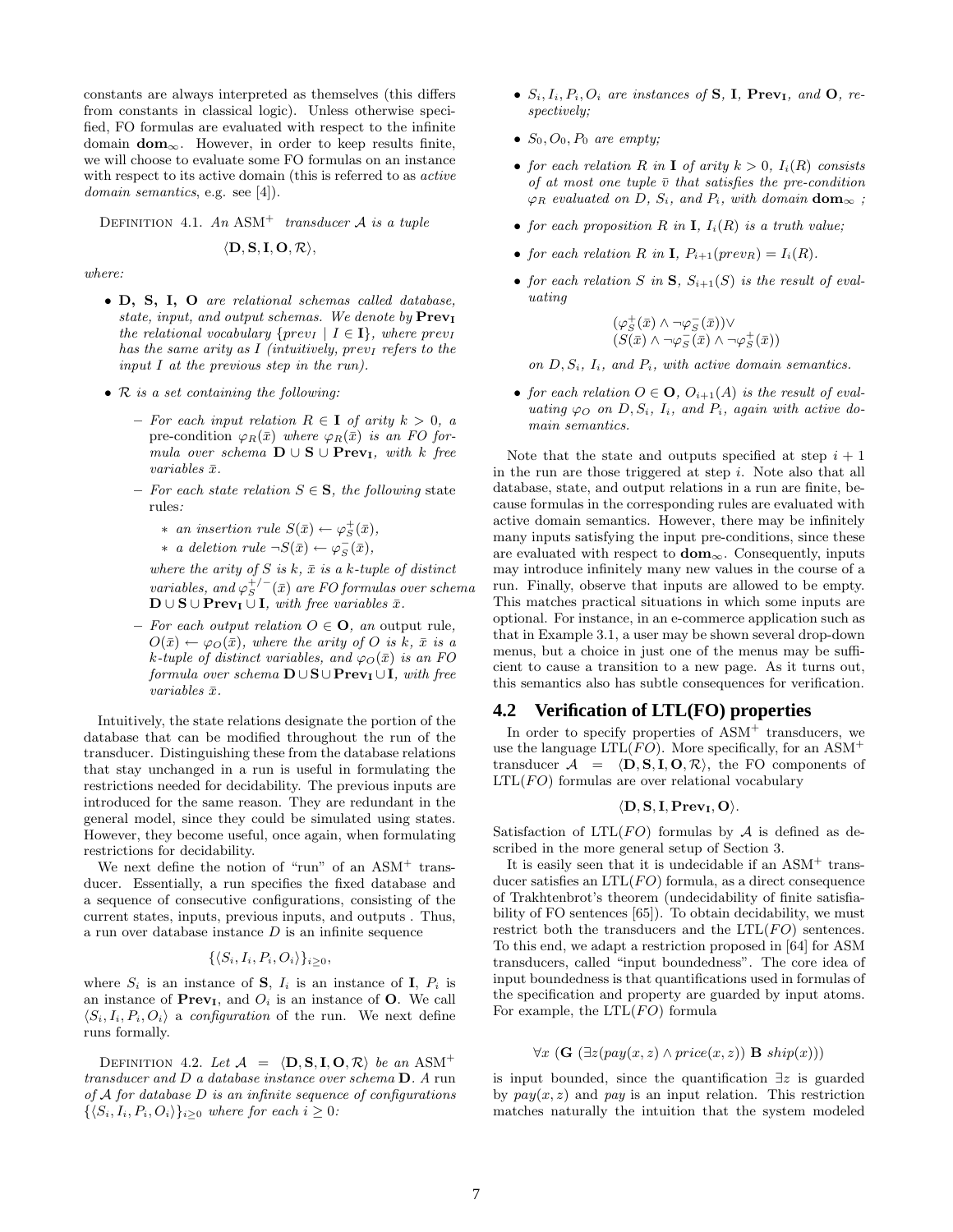by the transducer is input driven. The actual restriction is quite technical, but provides an appealing package. First, it turns out to be tight, in the sense that even small relaxations lead to undecidability. Second, as argued in [36, 37], it remains sufficiently rich to express a significant class of practically relevant applications and properties. As a typical example, the e-commerce Web application in Example 3.1 can be modeled under this restriction, and many relevant natural properties can be expressed. Third, the complexity of verification is pspace (for fixed-arity schemas), which is about as low as one can hope for, given that model checking is already pspace-complete in the finite-state case [62]. Moreover, the proof technique developed to show decidability in pspace provides the basis for the implementation of an actual verifier.

Of course, the model and input-bounded restrictions also has many limitations. For example, the model includes no numerical domain with arithmetic operations. To deal with such limitations, one can use a form of abstraction, at the cost of losing completeness. For example, one can model arithmetic operations as "black box" relations, ignoring their semantics. This preserves soundness of verification (a system certified as correct is indeed so) but may yield false negatives (a generated counterexample may violate the semantics of the arithmetic operations).

We next discuss in more detail the input bounded restriction and the proof of decidability of verification. The inputbounded restriction is formulated as follows. Let

$$
\mathcal{A} = \langle \mathbf{D}, \mathbf{S}, \mathbf{I}, \mathbf{O}, \mathcal{R} \rangle
$$

be an ASM<sup>+</sup> transducer. The set of *input-bounded* FO formulas over the schema  $\mathbf{D} \cup \mathbf{S} \cup \mathbf{I} \cup \mathbf{O} \cup \mathbf{Prev}_{\mathbf{I}}$  is obtained by replacing in the definition of FO the quantification formation rule by the following:

• if  $\varphi$  is a formula,  $\alpha$  is a current or previous input atom using a relational symbol from  $\mathbf{I} \cup \mathbf{Prev}_{\mathbf{I}}, \bar{x} \subseteq free(\alpha)$ , and  $\bar{x} \cap free(\beta) = \emptyset$  for every state or output atom  $\beta$ in  $\varphi$ , then  $\exists \bar{x}(\alpha \wedge \varphi)$  and  $\forall \bar{x}(\alpha \rightarrow \varphi)$  are formulas.

An ASM<sup>+</sup> transducer is input-bounded if all formulas in state and output rules are input bounded, and all input preconditions are ∃ <sup>∗</sup>FO formulas in which all state atoms are ground, i.e. use only constants and no variables (note that the input pre-conditions do not have to obey the restricted quantification formation rule above). An  $LTL(FO)$  sentence over the schema of  $A$  is input-bounded if all of its FO components are input-bounded.

The input-bounded restriction explains some of the choices made in the definition of  $\text{ASM}^+$  transducers. Note how state and database relations are subject to different treatment under the restriction. For example, state atoms can only appear ground in input pre-conditions, whereas database atoms are unrestricted. This explains the distinction made in the definition of  $\text{ASM}^+$  between fixed database relations and updatable state relations. The ground state atom requirement also explains the need for explicit access to previous inputs. While these could be inserted in states, they cannot be accessed by ground state atoms. Thus, the availability of previous inputs increases the power of input-bounded ASM<sup>+</sup> transducers. The additional expressiveness turns out to be very useful in modeling practical applications. For instance, in Example 3.1, this allows generating a list of matching products in response to previous input from the user specifying desired characteristics.

We next outline the proof that verification of input-bounded  $\text{ASM}^+$  transducers can be done in PSPACE assuming a fixed bound on the arity of relations, and in expspace otherwise. Consider an ASM<sup>+</sup> transducer  $A = \langle \mathbf{D}, \mathbf{S}, \mathbf{I}, \mathbf{O}, \mathcal{R} \rangle$ . For simplicity of exposition, we assume that I consists of only one input relation (this easily extends to multiple input relations). In particular, a configuration of  $A$  is a tuple  $\langle S, I, P, O \rangle$  where S is an instance of S, O is an instance of O, and I and P are instances of the unique input relation in I, each consisting of at most one tuple.

Consider an input-bounded  $ASM^+$  transducer  $A$  and LTL(FO) formula  $\varphi_0 = \forall \bar{x} \psi_0(\bar{x})$ . Let  $\psi = \neg \psi_0$  and  $\varphi =$  $\neg \varphi_0 = \exists \bar{x} \psi(\bar{x})$ . Let  $\bar{c}$  be a tuple of constants of the same arity as  $\bar{x}$ . Verifying that all runs of a transducer A satisfy  $\varphi_0$  is equivalent to checking that no run satisfies  $\psi(\bar{x} \leftarrow \bar{c})$ (the formula obtained by substituting  $\bar{c}$  for  $\bar{x}$  in  $\psi(\bar{x})$ ) for any choice of constants  $\bar{c}$ . Let us denote  $\psi(\bar{x} \leftarrow \bar{c})$  by  $\psi_{\bar{c}}$ . Note that the FO components of  $\psi_{\bar{c}}$  have no free variables (as variables previously free have been replaced by the constants in  $\bar{c}$ ). We need to check whether there exists some run of  $A$ satisfying  $\psi_{\bar{c}}$ .

As discussed in Section 3.4, the core difficulty of verifying the above is that  $A$  is an infinite-state system (as it has infinitely many configurations), rather than a finite-state system as in classical model checking. Thus, exhaustive exploration of all possible runs of  $A$  is impossible. The solution lies in avoiding explicit exploration of the state space. Instead of materializing a full initial database and exploring the possible runs on it, we generate symbolic representations of equivalence classes of actual runs, called *pseudoruns*, in which every configuration retains just the information needed to check satisfaction of  $\psi_{\bar{c}}$ . Moreover, this information is sufficient to obtain the same information about the *next* configuration (so it is a "closed" representation system with respect to transitions of  $A$ ). This makes crucial use of the input-bounded restriction.

We next outline in more detail the pseudorun technique. Let  $\mathcal{A}, \varphi, \bar{c}$ , and  $\psi_{\bar{c}}$  be as above. Let D be a database instance of **D**, and let  $\rho = \{\langle S_i, I_i, P_i, O_i \rangle\}_{i>0}$  be a run of A on D. Let C be the set of all constants used in  $\mathcal R$  and  $\psi_{\bar{c}}$  (this includes  $\bar{c}$ ). We henceforth include C in the active domain of all instances considered below. We say that two instances  $H$  and  $H'$  over the same database schema are C-isomorphic iff there exists an isomorphism from H to  $H'$  that is the identity on C and preserves  $\leq$ . The Cisomorphism type of  $H$  consists of all instances  $H'$  that are  $C$ -isomorphic to  $H$ . The critical observation is that, due to input-boundedness, the truth value of each FO component of  $\psi_{\bar{c}}$  in a configuration  $\rho_i = \langle S_i, I_i, P_i, O_i \rangle$  is completely determined by the restriction<sup>2</sup> of  $S_i$  and  $O_i$  to C, together with the C-isomorphism type of the subinstance of  $\langle I_i, P_i, D, \leq \rangle$ restricted to  $adom(I_i \cup P_i)$ . Since  $I_i$  and  $P_i$  contain at most one tuple each, the number of such C-isomorphism types is finite. Our pseudoruns, defined shortly, will essentially represent such C-isomorphism types. This will allow us to limit ourselves to inspecting a transition system whose configurations are the finitely many C-isomorphism types as above and essentially reduces verification back to a classical model checking problem and, with some care, yields a pspace ver-

<sup>&</sup>lt;sup>2</sup>The restriction of a database instance K to a set T of domain elements is the instance consisting of the tuples in  $K$  using only elements in  $T$ .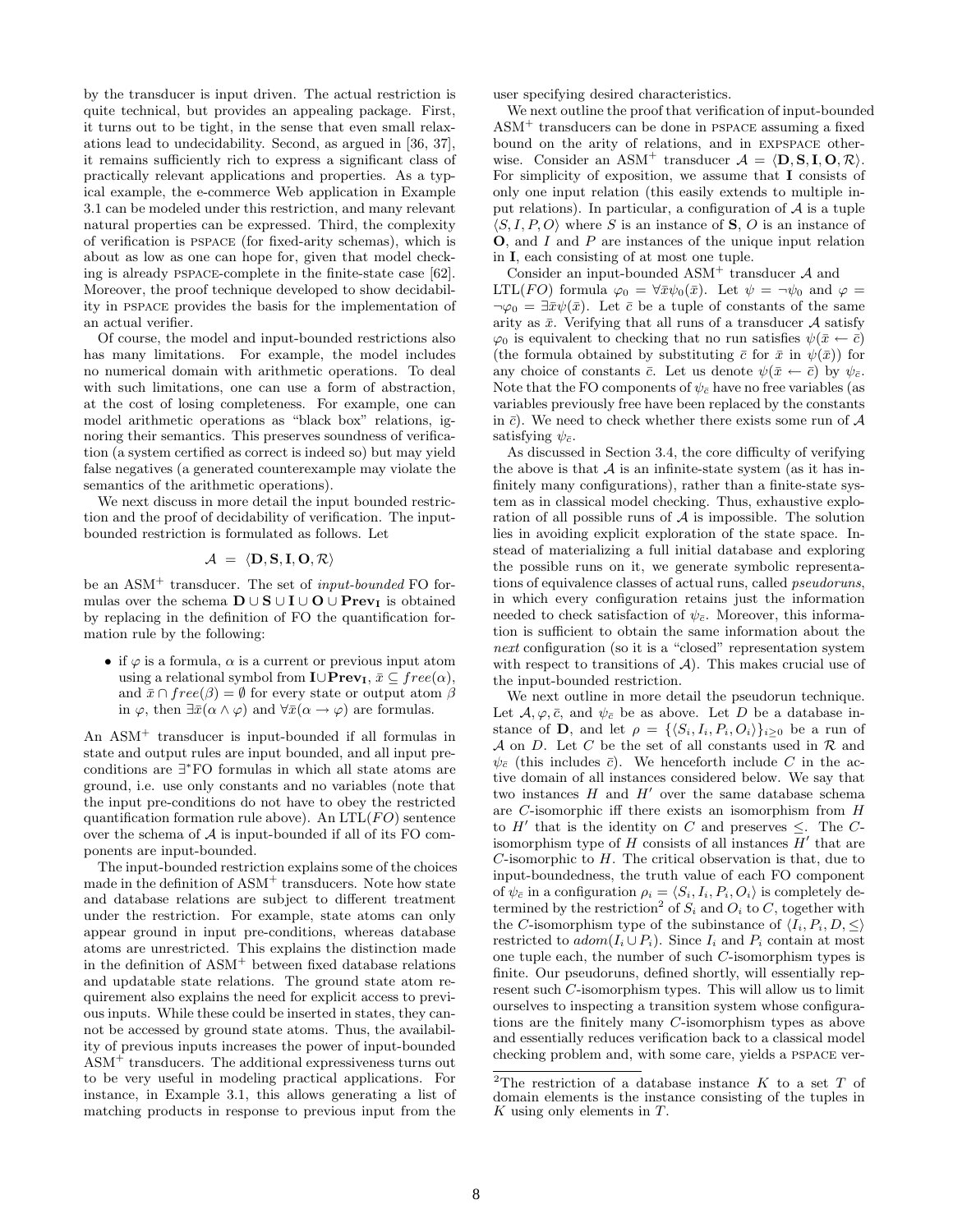ification algorithm.

We next develop a symbolic representation for local runs, leading to our notion of pseudorun. For a configuration  $\rho_i = \langle S_i, I_i, P_i, O_i \rangle$ , let us denote

$$
\rho_i^{\downarrow} = \langle S_i | C, I_i, P_i, O_i | C, D_i, \leq_i \rangle,
$$

where  $D_i$  and  $\leq_i$  are the restrictions of D and  $\leq$  to  $\text{adom}(I_i \cup I_j)$  $P_i$ ). We refer to  $\rho_i^{\downarrow}$  as the *local configuration* corresponding to  $\rho_i$ , and to  $\{\rho_i^{\downarrow}\}_{i\geq 0}$  as the *local run* of  $\{\rho_i\}_{i\geq 0}$ . The idea is to represent local configurations using a fixed, finite set of symbols. Intuitively, symbols must be "reused" in such a representation, so the same symbol occurring in different symbolic configurations may correspond to different domain elements in a real local run.

Let  $k = 2 \cdot arity(R)$ , where R is the unique input relation. Let  $V_k = C \cup \{v_1, \ldots, v_k\}$ , where  $v_1, \ldots, v_k$  are distinct new symbols. Intuitively, the  $v_1, \ldots, v_k$  are used to represent input values that are not in C. Thus,  $v_1, \ldots, v_k$  function as variables: they may represent different values in different configurations; in contrast, the elements in  $C$  have a fixed interpretation (as themselves). We can clearly represent the *C*-isomorphism type of  $\rho_i^{\downarrow}$  by an instance whose domain is  $V_k$ . To do so, it is enough to fix some injective mapping  $f_i$ from  $\alpha dom(\rho_i^{\downarrow})$  to  $V_k$  that fixes C, and consider the instance  $\tau_i = f_i(\rho_i^{\downarrow})$  over  $V_k$ . By definition,  $\tau_i$  is C-isomorphic to  $\rho_i^{\downarrow}$ . A pseudorun of A is an extension of this representation to an entire local run of A. The extension takes into account the connection between consecutive local configurations, induced by the fact that  $I_i = P_{i+1}$  for each  $i \geq 0$ . Specifically,  $f_i$  and  $f_{i+1}$  must agree on the elements in  $I_i$ . Thus,  $\tau = {\tau_i}_{i\geq 0}$  is a symbolic representation of the local run  $\rho^{\downarrow} = {\{\rho_i^{\downarrow}\}_{i \geq 0}}$ , using only elements in  $V_k$ , and  $\tau \models \psi_{\bar{c}}$ iff  $\rho^{\downarrow} \models \psi_{\bar{c}}$ . We are on the right track, but this is not quite sufficient. Indeed, the symbolic runs would not be useful if one would need local runs to generate them. Fortunately, there is a way around this. Symbolic runs using elements in  $V_k$  can be generated independently, by directly applying the transition rules of A. These are called pseudoruns. However, not all pseudoruns correspond to local runs on a *finite* database – some require an infinite database. To filter out the latter undesired pseudoruns, an additional criterion must be used, consisting of a certain periodicity property (rather technical and omitted here). The most subtle part of the proof, complicated by the presence of the order on the domain<sup>3</sup> is showing that this criterion works: there exists a local run satisfying  $\psi_{\bar{c}}$  iff there exists a "periodic" pseudorun satisfying  $\psi_{\bar{c}}$ . The verification algorithm then non-deterministically searches for a "periodic" pseudorun satisfying  $\psi_{\bar{c}}$ . This can be done in PSPACE because configurations of pseudoruns are of size polynomial in A, states of the Büchi automaton corresponding to  $\psi_{\bar{c}}$  are of size polynomial in  $\psi_{\bar{c}}$ , and non-deterministic transitions in both A and the Büchi automaton can be computed in PSPACE. Finally, the "periodicity" property ensures that acceptance can be checked using a finite prefix of the pseudorun (recall also the discussion in Section 3.4). This leads to the desired pspace verification algorithm.

Theorem 4.3. *It is decidable, given an input-bounded ASM*<sup>+</sup> *transducer* A *and an input-bounded LTL*(FO) *formula*  $\varphi$ *, whether every run of*  $\mathcal A$  *satisfies*  $\varphi$ *. Furthermore, the complexity of the decision problem is* pspace*-complete for fixed arity schemas, and* expspace *otherwise.*

As mentioned earlier, the input-boundedness restrictions on transducers and properties are quite tight. We mention a few small relaxations of the restrictions or of the model that lead to undecidability:

- relaxing the input-bounded quantification rule by allowing state projections;
- allowing non-ground state atoms in input pre-conditions (this holds even with just a single unary state);
- allowing previous input relations  $prev<sub>R</sub>$  to hold *all* previous inputs to  $R$  rather than just the most recent one;
- requiring non-empty inputs at each transition;
- quantifying global variables in  $LTL(FO)$  formulas existentially rather than universally;
- extending  $LTL(FO)$  by allowing path quantifiers (one alternation is sufficient).

The proofs are by reduction from the Post Correspondence Problem [60] or from implication for functional and inclusion dependencies (e.g., see [4]), both known to be undecidable.

Verification also becomes undecidable in the presence of database constraints such as functional dependencies (even for binary relations with just one key attribute). As in the case of arithmetic operations, partial verification can still be carried out in this case, but completeness is lost. Thus, a counterexample run produced by the algorithm could be a false negative, because the database it uses violates the functional dependencies.

#### **4.3 The WAVE Verifier**

While the pspace upper bound obtained for verification in the input-bounded case is encouraging from a theoretical viewpoint, it does not provide any indication of its practical feasibility. Fortunately, it turns out that the pseudorun technique described above also provides a good basis for the efficient implementation of a verifier. Indeed, this technique lies at the core of the wave verifier, targeted at data-driven Web services of the WebML flavor [39, 35].

The verifier, as well as its target specification framework, are both implemented from scratch. Thus, we first developed a tool for high-level, efficient specification of datadriven Web services, in the spirit of WebML. Next, we implemented wave taking as input a specification of a Web service using our tool, and an  $LTL(FO)$  property to be verified. The starting point for the implementation is the pseudorun technique. Indeed, the verifier basically carries out a search for counterexample pseudoruns. However, verification becomes practical only in conjunction with an array of additional heuristics and optimization techniques, yielding critical improvements. Chief among these is dataflow analysis, allowing to dramatically prune the search for counterexample pseudoruns.

The verifier was evaluated on a set of practically significant Web application specifications, mimicking the core features of sites such as Dell, Expedia, and Barnes and Noble.

<sup>&</sup>lt;sup>3</sup>A first proof without order is provided in [37], while the extension to an ordered domain is shown in  $[34]$ , in the framework of data-driven business processes.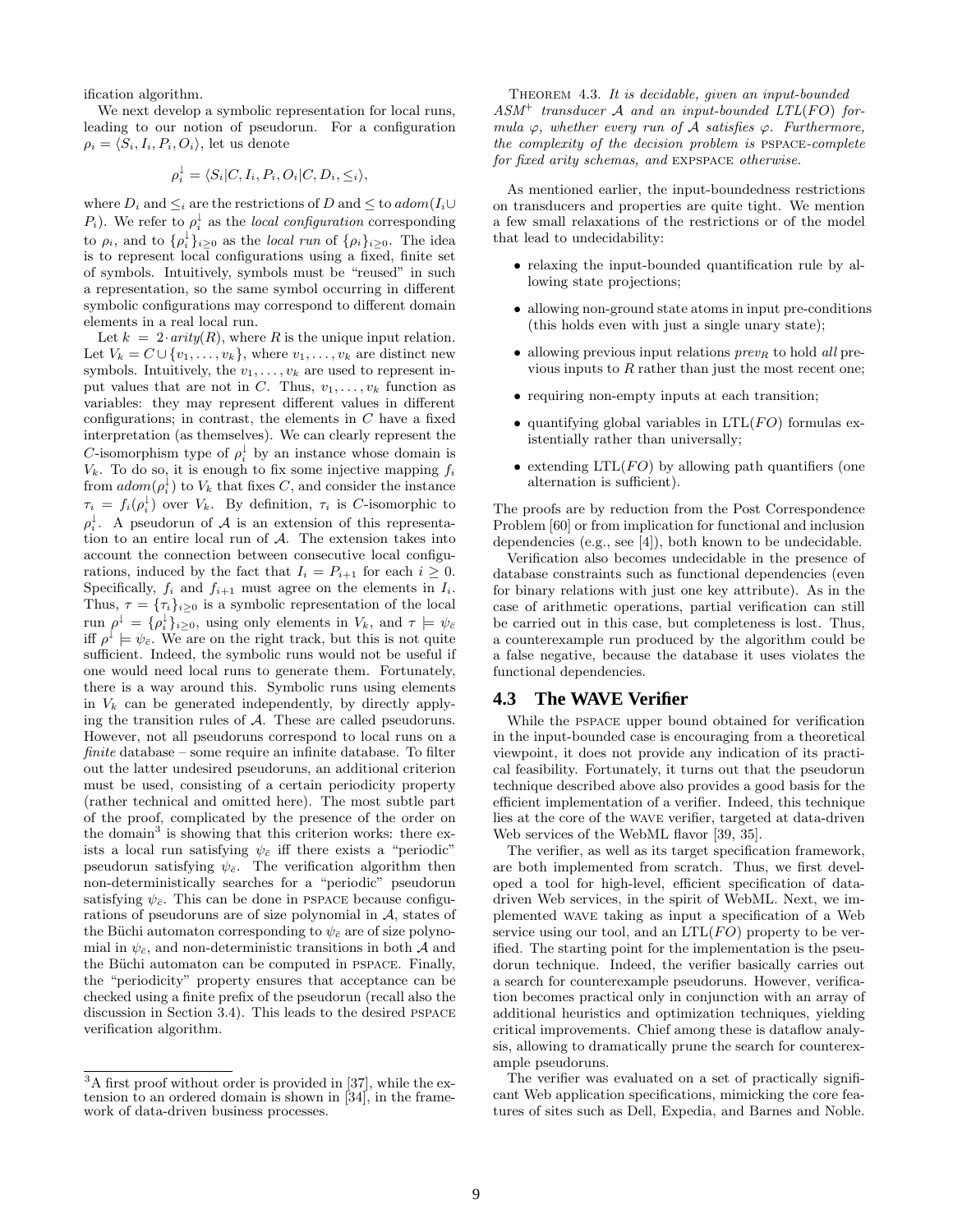The experimental results are quite exciting: we obtained surprisingly good verification times (on the order of seconds), suggesting that automatic verification is practically feasible for significant classes of properties and Web services. The implementation and experimental results are described in [35]. A demo of the WAVE prototype is presented in [38] and is also available at http://db.ucsd.edu/wave.

# **4.4 Compositions of ASM**<sup>+</sup> **Transducers**

The verification results discussed so far apply to single ASM<sup>+</sup> transducers in isolation. These results were extended in [39] to the more challenging but practically interesting case of *compositions* of ASM<sup>+</sup> transducers, modeling compositions of database-driven Web services. Asynchronous communication between transducers adds another dimension that has to be taken into account. We briefly describe the model and results of [39].

In an  $\text{ASM}^+$  composition, the transducers communicate with each other by sending and receiving messages via oneway channels modeled as *message queues*. Each queue is associated with a unique sender who places messages into the queue, and a unique receiver who consumes messages from it in FIFO order (thus, it is assumed messages arrive in the same order they were sent). The messages can be *flat* or *nested*. Flat messages consist of single tuples, e.g. the age and social security number of a given customer. Nested messages consist of a set of tuples, e.g. the set of books written by an author.

As in the stand-alone case, each transducer can receive external inputs and produce outputs (sets of tuples). In a composition, each peer additionally consumes messages from its input queues, and generates output messages. A *configuration* of the composition consists of the configurations of all participating peers (the database, their local state relations, inputs, current output relations, and the message queues). A run of the composition is a sequence of consecutive configurations. We only consider serialized runs, in which at every step precisely one transducer performs a transition. Properties of runs to be verified are specified in an extension of  $LTL(FO)$  where the FO components may additionally refer to the messages currently read and received.

In order to obtain decidability of verification, we need to extend the input-boundedness restriction. Naturally, we need to also require input-boundedness of the queries defining output messages. Additional restrictions must be placed on the message channels: they may be lossy, but are required to be bounded. With these restrictions, verification is again shown to be pspace-complete (for fixed-arity relations, and expspace otherwise). The proof is by reduction to the single transducer case. In particular, flat messages are simulated in the single transducer by new input relations, and nested messages by additional state relations. The nondeterministic choice of which ASM<sup>+</sup> moves in each transition of the composition is also simulated with an additional input.

As in the case of single transducers, verification becomes undecidable if some of the restrictions are relaxed. Not suprisingly, verification is undecidable with unbounded queues (this already happens for finite-state systems [24]). More interestingly, lossiness of channels is essential: verification becomes undecidable under the assumption that channels are *perfect*, i.e. messages are never lost (the proof is by reduction of the Post Correspondence Problem). Another subtle

distinction involves how messages are observed. With lossy channels, there are two possibilities. Under the *observer-atsender* semantics, messages are observed when sent. Under the *observer-at-recipient* semantics, they are observed when received. The semantics used in our model is the latter. It turns out that verification becomes undecidable if observerat-sender semantics is used instead.

The above model of compositions assumes that all specifications of participating peers are available to the verifier. However, compositions may also involve autonomous parties unwilling to disclose the internal implementation details. In this case, the only information available is typically a specification of their input-output behavior. This leads to an investigation of *modular* verification. It consists in verifying that a subset of fully specified transducers behaves correctly, subject to input-output properties of the other transducers. Similar decidability results are obtained in [39] for verification, subject to an appropriate extension of the input-boundedness restriction.

# **5. CONCLUSIONS**

Database-driven systems are increasingly prevalent, particularly in the context of Web services. They provide the backbone of complex applications for which verification is critically important. A fortunate development facilitating this task is the emergence of high-level specification tools centered around database queries, that provide a natural target for verification. The results we described suggest that verification may indeed be feasible for significant classes of database-driven systems so specified. The theoretical results, as well as the implementation of an actual verifier exhibiting suprisingly good performance, are made possible by a novel coupling of techniques from database theory and model checking. The encouraging results suggest that this approach is quite promising, and may be just the starting point of a fruitful marriage between the database and computer-aided verification areas.

Verification is just one of the static analysis problems that arise in the context of database-driven systems. In the specific context of Web services, *synthesis* of compositions, as well as *orchestration* of services, are important issues that are very challenging even for finite-state systems and remain largely unexplored in the presence of data. Another interesting class of problems concerns *abstraction*, used either as a tool in verification or as a means to provide different highlevel views of a system, aimed at different classes of users. These are important directions for future research.

Acknowledgement I wish to thank Serge Abiteboul, Alin Deutsch, Luc Segoufin and Moshe Vardi for providing very useful comments and suggestions on a draft of this paper.

# **6. REFERENCES**

- [1] M. Abadi, L. Lamport, and P. Wolper. Realizable and unrealizable specifications of reactive systems. In *Proc. ICALP Conference*, 1989.
- [2] S. Abiteboul, O. Benjelloun, and T. Milo. The Active XML project: an overview. *VLDB Journal*, 17(5):1019–1040, 2008.
- [3] S. Abiteboul, L. Herr, and J. V. den Bussche. Temporal versus first-order logic to query temporal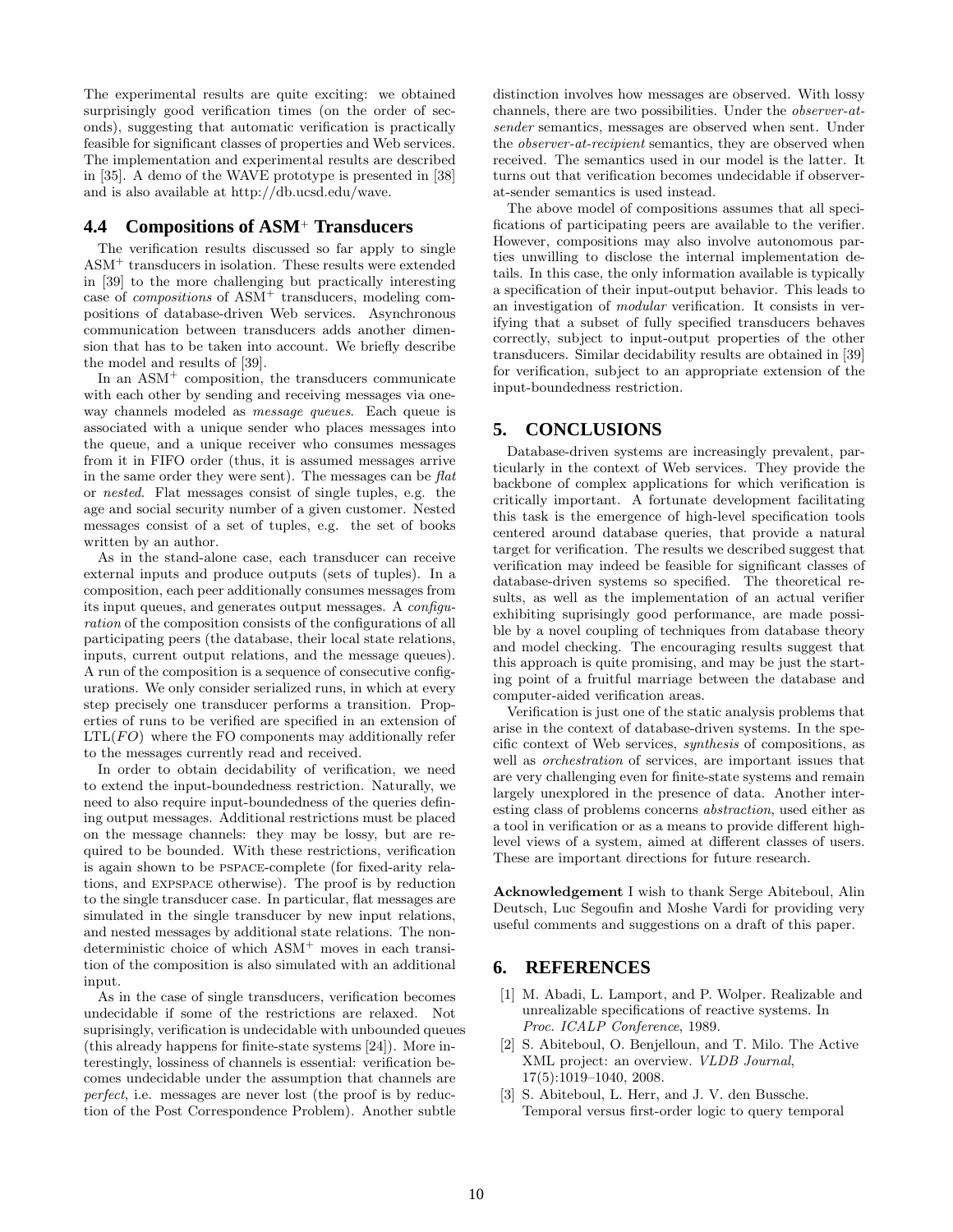databases. In *Proc. ACM Symp. on Principles of Database Systems (PODS)*, pages 49–57, 1996.

- [4] S. Abiteboul, R. Hull, and V. Vianu. *Foundations of Databases*. Addison-Wesley, 1995.
- [5] S. Abiteboul, L. Segoufin, and V. Vianu. Static analysis of Active XML systems. In *Proc. ACM Symp. on Principles of Database Systems (PODS)*, pages 221–230, 2008.
- [6] S. Abiteboul, V. Vianu, B. Fordham, and Y. Yesha. Relational transducers for electronic commerce. *Journal of Computer and System Sciences (JCSS)*, 61(2):236–269, 2000. Extended abstract in PODS 98.
- [7] N. Adam, V. Atluri, and W. Huang. Modeling and analysis of workflows using Petri nets. *Journal of Intelligent Information Systems*, 10(2):131–158, 1998.
- [8] D. Berardi, D. Calvanese, G. Giacomo, R. Hull, and M. Mecella. Automatic composition of transisiton-based semantic web services with messaging. In *Proc. Int'l. Conf. on Very Large Databases (VLDB)*, 2005.
- [9] D. Berardi, D. Calvanese, G. D. Giacomo, R. Hull, M. Lenzerini, and M. Mecella. Modeling data & processes for service specifications in Colombo. In *EMOI-INTEROP*, 2005.
- [10] D. Berardi, D. Calvanese, G. D. Giacomo, M. Lenzerini, and M. Mecella. Automatic composition of e-services that export their behavior. In *Proc. Int'l. Conf on Service-Oriented Computing (ICSOC)*, pages 43–58, 2003.
- [11] D. Berardi, D. Calvanese, G. D. Giacomo, M. Lenzerini, and M. Mecella. E-service composition by description logics based reasoning. In *Description Logics*, 2003.
- [12] D. Berardi, D. Calvanese, G. D. Giacomo, M. Lenzerini, and M. Mecella. A tool for automatic composition of services based on logics of programs. In *Technologies for E-Services, 5th International Workshop (TES)*, pages 80–94, 2004.
- [13] D. Berardi, D. Calvanese, G. D. Giacomo, M. Lenzerini, and M. Mecella. Automatic service composition based on behavioral descriptions. *Int. J. Cooperative Inf. Syst.*, 14(4):333–376, 2005.
- [14] D. Berardi, G. D. Giacomo, M. Lenzerini, M. Mecella, and D. Calvanese. Synthesis of underspecified composite *e*-services based on automated reasoning. In *Proc. Int'l. Conf on Service-Oriented Computing (ICSOC)*, pages 105–114, 2004.
- [15] M. Bojanczyk, A. Muscholl, T. Schwentick, L. Segoufin, and C. David. Two-variable logic on words with data. In *Proc. IEEE Conf. on Logic in Computer Science (LICS)*, pages 7–16, 2006.
- [16] A. J. Bonner and M. Kifer. An overview of transaction logic. *Theor. Comput. Sci.*, 133(2):205–265, 1994.
- [17] A. Bouajjani, P. Habermehl, Y. Jurski, and M. Sighireanu. Rewriting systems with data. In *Fundamentals of Computation Theory, 16th International Symposium (FCT)*, volume 4639 of *Lecture Notes in Computer Science*, pages 1–22. Springer, 2007.
- [18] A. Bouajjani, P. Habermehl, and R. Mayr. Automatic verification of recursive procedures with one integer parameter. *Theoretical Computer Science*, 295:85–106,

2003.

- [19] A. Bouajjani, Y. Jurski, and M. Sighireanu. A generic framework for reasoning about dynamic networks of infinite-state processes. In *TACAS'07*, volume 4424 of *Lecture Notes in Computer Science*, pages 690–705. Springer, 2007.
- [20] P. Bouyer. A logical characterization of data languages. *Information Processing Letters*, 84(2):75–85, 2002.
- [21] P. Bouyer, A. Petit, and D. Thérien. An algebraic approach to data languages and timed languages. *Information and Computation*, 182(2):137–162, 2003.
- [22] BPML.org. Business process modeling language. http://www.bpmi.org.
- [23] M. Brambilla, S. Ceri, S. Comai, P. Fraternali, and I. Manolescu. Specification and design of workflow-driven hypertexts. *Journal of Web Engineering*, 1(1), 2002.
- [24] D. Brand and P. Zafiropulo. On communicating finite-state machines. *J. of the ACM*, 30(2):323–342, 1983.
- [25] T. Bultan, X. Fu, R. Hull, and J. Su. Conversation specification: a new approach to design and analysis of e-service composition. In *World Wide Web Conference*, pages 403–410, 2003.
- [26] O. Burkart, D. Caucal, F. Moller, and B. Steffen. Verification of infinite structures. In *Handbook of Process Algebra*, pages 545–623. Elsevier Science, 2001.
- [27] S. Ceri, P. Fraternali, A. Bongio, M. Brambilla, S. Comai, and M. Matera. *Designing data-intensive Web applications*. Morgan-Kaufmann, 2002.
- [28] E. M. Clarke, O. Grumberg, and D. A. Peled. *Model Checking*. MIT Press, 2000.
- [29] C. Courcoubetis, M. Vardi, P. Wolper, and M. Yannakakis. Memory-efficient algorithms for the verification of temporal properties. *Formal methods in system design*, 1:275–288, 1992.
- [30] DAML-S Coalition (A. Ankolekar et al).DAML-S: Web service description for the semantic Web. In *The Semantic Web - ISWC*, pages 348–363, 2002.
- [31] H. Davulcu, M. Kifer, C. R. Ramakrishnan, and I. V. Ramakrishnan. Logic based modeling and analysis of workflows. In *Proc. ACM Symp. on Principles of Database Systems (PODS)*, pages 25–33, 1998.
- [32] S. Demri and R. Lazić. LTL with the Freeze Quantifier and Register Automata. In *Proc. IEEE Conf. on Logic in Computer Science (LICS)*, pages 17–26, 2006.
- [33] S. Demri, R. Lazić, and A. Sangnier. Model checking freeze LTL over one-counter automata. In *Proc. 11th Int'l. Conf. on Foundations of Software Science and Computation Structures (FoSSaCS'08)*, pages 490–504, 2008.
- [34] A. Deutsch, R. Hull, F. Patrizi, and V. Vianu. Automatic verification of data-centric business processes. *This proceedings.*
- [35] A. Deutsch, M. Marcus, L. Sui, V. Vianu, and D. Zhou. A verifier for interactive, data-driven web applications. In *Proc. ACM SIGMOD Int'l. Conf. on Management of Data (SIGMOD)*, pages 539–550, 2005.
- [36] A. Deutsch, L. Sui, and V. Vianu. Specification and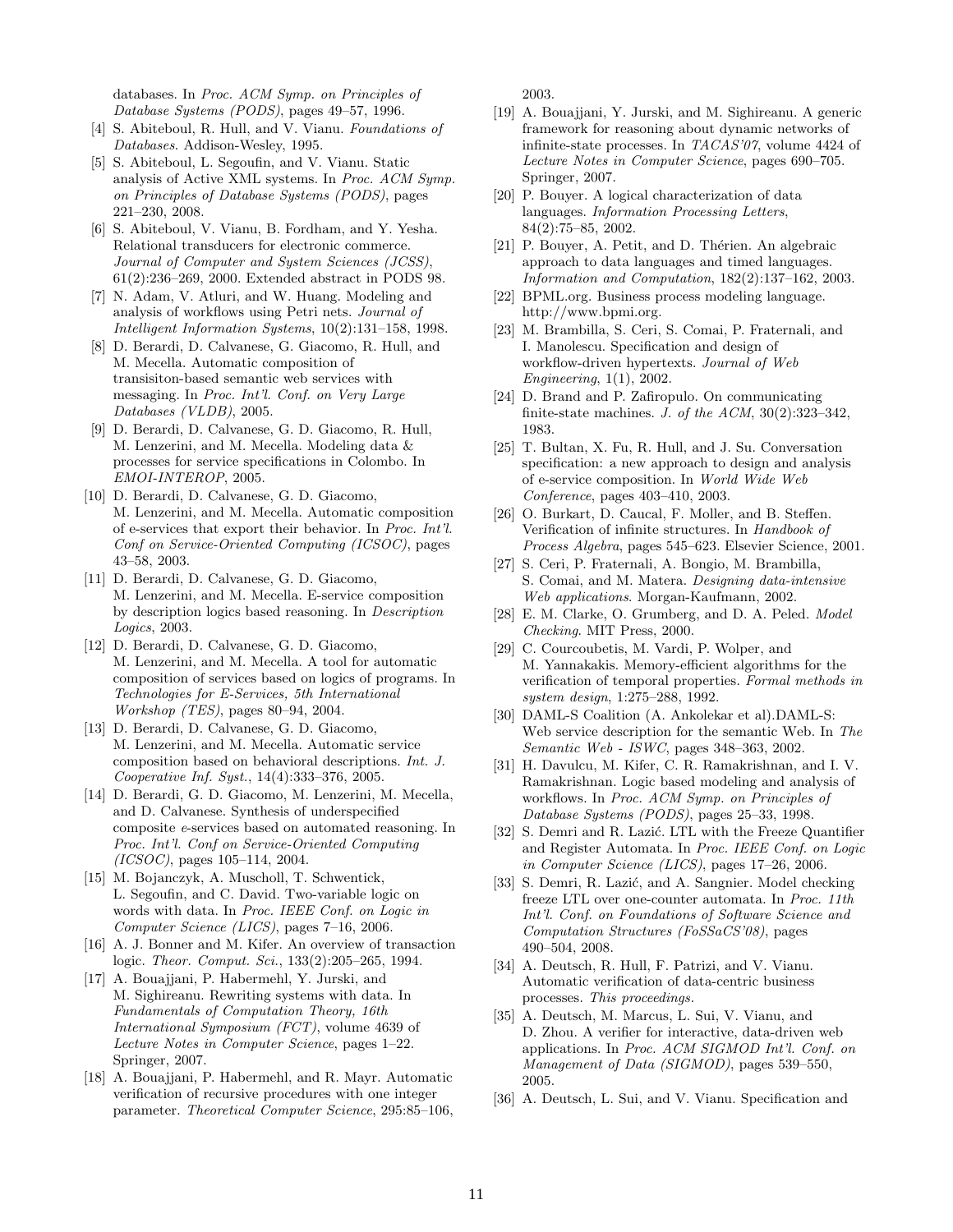verification of data-driven web services. In *Proc. ACM Symp. on Principles of Database Systems (PODS)*, pages 71–82, 2004.

- [37] A. Deutsch, L. Sui, and V. Vianu. Specification and verification of data-driven web services. *Journal of Computer and System Sciences (JCSS)*, 73(3):442–474, 2007.
- [38] A. Deutsch, L. Sui, V. Vianu, and D. Zhou. A system for specification and verification of interactive, data-driven Web applications. In *Proc. ACM SIGMOD Int'l. Conf. on Management of Data (SIGMOD)*, pages 772–774, 2006.
- [39] A. Deutsch, L. Sui, V. Vianu, and D. Zhou. Verification of communicating data-driven Web services. In *Proc. ACM Symp. on Principles of Database Systems (PODS)*, pages 90–99, 2006.
- [40] E. A. Emerson. Temporal and modal logic. In J. V. Leeuwen, editor, *Handbook of Theoretical Computer Science, Volume B: Formal Models and Sematics*, pages 995–1072. North-Holland Pub. Co./MIT Press, 1990.
- [41] R. Fagin, J. Y. Halpern, Y. Moses, and M. Y. Vardi. *Reasoning about knowledge*. MIT Press, 1996.
- [42] M. F. Fernández, D. Florescu, A. Y. Levy, and D. Suciu. Declarative specification of web sites with Strudel. *VLDB Journal*, 9(1):38–55, 2000.
- [43] D. Florescu, K. Yagoub, P. Valduriez, and V. Issarny. WEAVE: A data-intensive web site management system(software demonstration). In *Proc. of the Conf. on Extending Database Technology (EDBT)*, 2000.
- [44] J. Garson. Quantification in modal logic. In D. Gabbay and F. Guenthner, editors, *Handbook of Philosophical Logic*, pages 249–307. Reidel, 1977.
- [45] D. Georgakopoulos, M. F. Hornick, and A. P. Sheth. An overview of workflow management: From process modeling to workflow automation infrastructure. *Distributed and Parallel Databases*, 3(2):119–153, 1995.
- [46] D. Harel. On the formal semantics of statecharts. In *Proc. IEEE Conf. on Logic in Computer Science (LICS)*, pages 54–64, 1987.
- [47] D. Harel. Statecharts: A visual formulation for complex systems. *Sci. Comput. Program*, 8(3):231–274, 1987.
- [48] G. Hughes and M. Cresswell. *An introduction to modal logic*. Methuen, 1968.
- [49] R. Hull, M. Benedikt, V. Christophides, and J. Su. E-services: a look behind the curtain. In *Proc. ACM Symp. on Principles of Database Systems (PODS)*, pages 1–14, 2003.
- [50] R. Hull and J. Su. Tools for design of composite web services. In *Proc. ACM SIGMOD Int'l. Conf. on Management of Data (SIGMOD)*, pages 958–961, 2004.
- [51] M. Jurdzinski and R. Lazić. Alternation-free modal mu-calculus for data trees. In *Proc. IEEE Conf. on Logic in Computer Science (LICS)*, pages 131–140, 2007.
- [52] O. Kupferman and M. Vardi. Synthesizing distributed systems. In *Proc. IEEE Conf. on Logic in Computer Science (LICS)*, 2001.
- [53] R. Lazić, T. Newcomb, J. Ouaknine, A. Roscoe, and J. Worrell. Nets with tokens which carry data. In *ICATPN'07*, volume 4546 of *Lecture Notes in Computer Science*, pages 301–320. Springer, 2007.
- [54] G. Mecca, P. Merialdo, and P. Atzeni. Araneus in the era of XML. *IEEE Data Engineering Bulletin*, 22(3):19–26, 1999.
- [55] S. Merz. Model checking: a tutorial overview. In *Modeling and verification of parallel processes*. Springer-Verlag New York, 2001.
- [56] R. Milner. *Communicating and mobile systems: the* π *calculus*. Cambridge University Press, 1999.
- [57] W. Mok and D. Paper. Using harel's statecharts to model business workflows. *J. of Database Management*, 13(3):17–34, 2002.
- [58] F. Neven, T. Schwentick, and V. Vianu. Finite State Machines for Strings Over Infinite Alphabets. *ACM Transactions on Computational Logic*, 5(3):403–435, 2004.
- [59] A. Pnueli and R. Rosner. Distributed reactive systems are hard to synthesize. In *Proc. IEEE Symp. on Foundations of Computer Science (FOCS)*, 1990.
- [60] E. L. Post. Recursive unsolvability of a problem of Thue. *J. of Symbolic Logic*, 12:1–11, 1947.
- [61] R. Reiter. *Knowledge in action:logical foundations for specifying and implementing dynamical systems*. MIT Press, 2001.
- [62] A. Sistla and E. Clarke. The complexity of propositional linear temporal logic. *J. of the ACM*, 32:733–749, 1985.
- [63] A. P. Sistla, M. Y. Vardi, and P. Wolper. The complementation problem for Büchi automata with applications to temporal logic. *Theoretical Computer Science*, 49:217–237, 1987.
- [64] M. Spielmann. Verification of relational transducers for electronic commerce. *Journal of Computer and System Sciences (JCSS)*, 66(1):40–65, 2003. Extended abstract in PODS 2000.
- [65] B. Trankhtenbrot. The impossibility of an algorithm for the decision problem for finite models. *Doklady Academii Nauk SSSR*, 70:569–572, 1950.
- [66] W. M. P. van der Aalst. The application of petri nets to workflow management. *Journal of Circuits, Systems, and Computers*, 8(1):21–66, 1998.
- [67] W. M. P. van der Aalst and A. H. M. ter Hofstede. Workflow patterns: On the expressive power of (petri-net-based) workflow languages. In *Proc. of the Fourth International Workshop on Practical Use of Coloured Petri Nets and the CPN Tools, Aarhus, Denmark, August 28-30, 2002 / Kurt Jensen (Ed.)*, pages 1–20. Technical Report DAIMI PB-560, Aug. 2002. InternalNote: Submitted by: hr available online: http://www.daimi.aau.dk/CPnets/workshop02/cpn/papers/.
- [68] M. Y. Vardi and P. Wolper. An automata-theoretic approach to automatic program verification. In *Proc. IEEE Conf. on Logic in Computer Science (LICS)*, pages 332–344, 1986.
- [69] D. Wodtke and G. Weikum. A formal foundation for distributed workflow execution based on state charts. In *Proc. of Intl. Conf. on Database Theory (ICDT)*, pages 231–246, 1997.